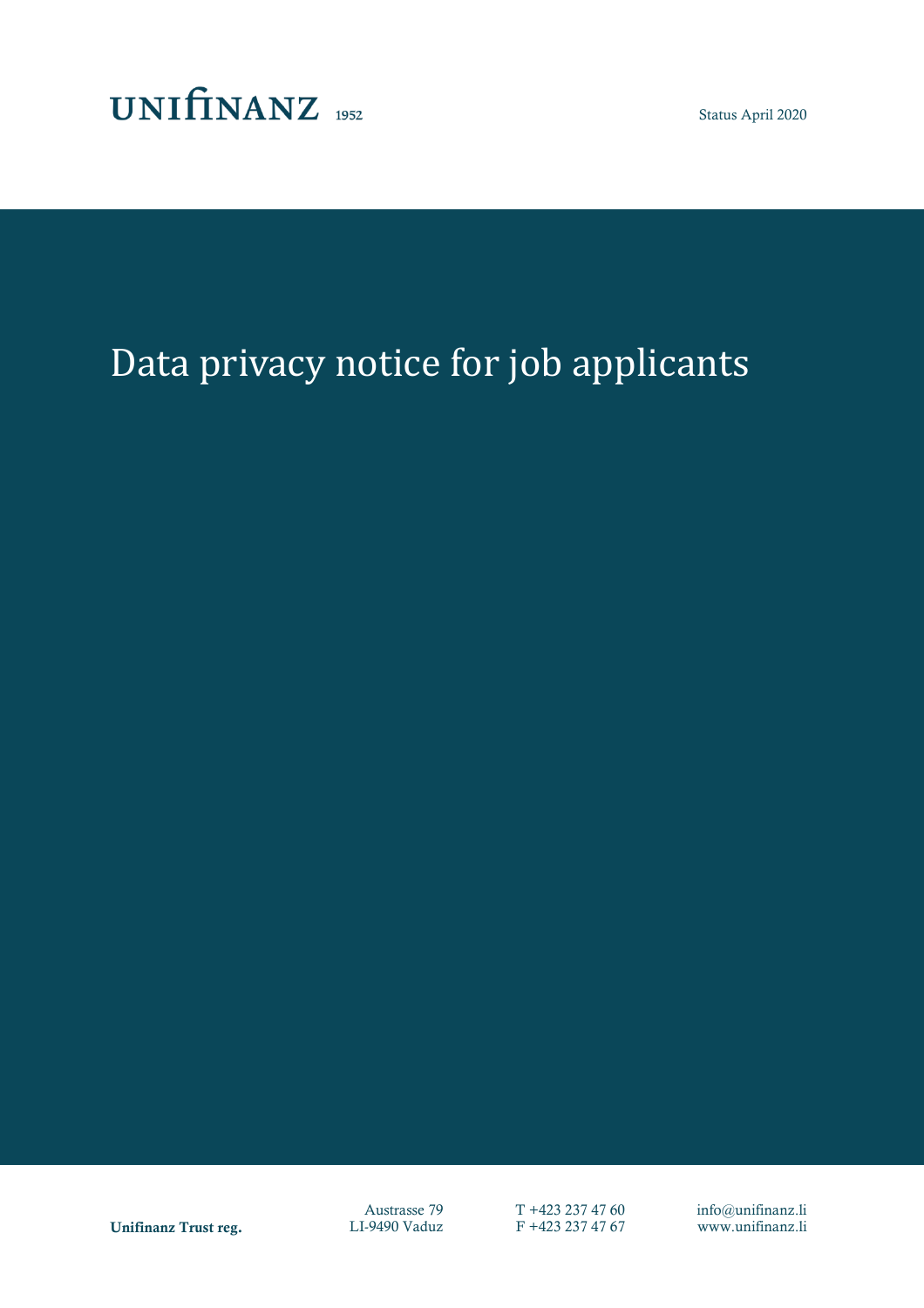# **UNITINANZ** 1952

## **I. Contact Information of the Person responsible for data processing and the Data protection officer**

Person responsible: Unifinanz Trust reg. Austrasse 79 LI-9490 Vaduz phone +423 237 47 60 fax +423 237 47 67 [info@unifinanz.li](mailto:info@unifinanz.li)

#### Data Protection officer:

Unifinanz Trust reg. Claudio A. Frick, LL.M. phone +423 237 47 60 [claudio.frick@unifinanz.li](mailto:claudio.frick@unifinanz.li)

## **II. General Information about Data Processing Processing of Personal Data**

The processing of personal data of applicants is limited to the data that you have provided to us by submitting your application documents.

### **Your Rights (Rights of the People Concerned)**

You have the right to demand information from us about the personal data we process relating to you. In particular, you may demand information about the purposes of the processing, the category of personal data that is being processed, the categories of recipients to whom your data has been or will be disclosed, the planned storage period, the existence of a right to rectification, erasure, limited processing or objection, the existence of a right to complain, the origin of your data, insofar as these were not gathered by us, as well as the existence of an automated decision-making procedure including profiling. If you have agreed to the processing of your data, you may revoke this at any time. If you believe that the processing of your data infringes existing data protection laws or violates your data protection rights in any way, you have the right to complain to the supervisory authority.

Contact details of the supervisory authority: Datenschutzstelle Liechtenstein, Städtle 38, Postfach, FL-9490 Vaduz, Fürstentum Liechtenstein Phone: + 423 236 60 90, E-Mail[: info.dss@llv.li](mailto:info.dss@llv.li)

## **III. Definition and Extent of the Data Processing Data Collection from Job Applicants**

We inform you that your personal data such as name, title, address, telephone number, date of birth, education, occupation, salary expectations as well as data and images contained in the cover letter, CV, motivation letter, certificates or other documents sent to us may be processed for the purpose of our personnel selection.